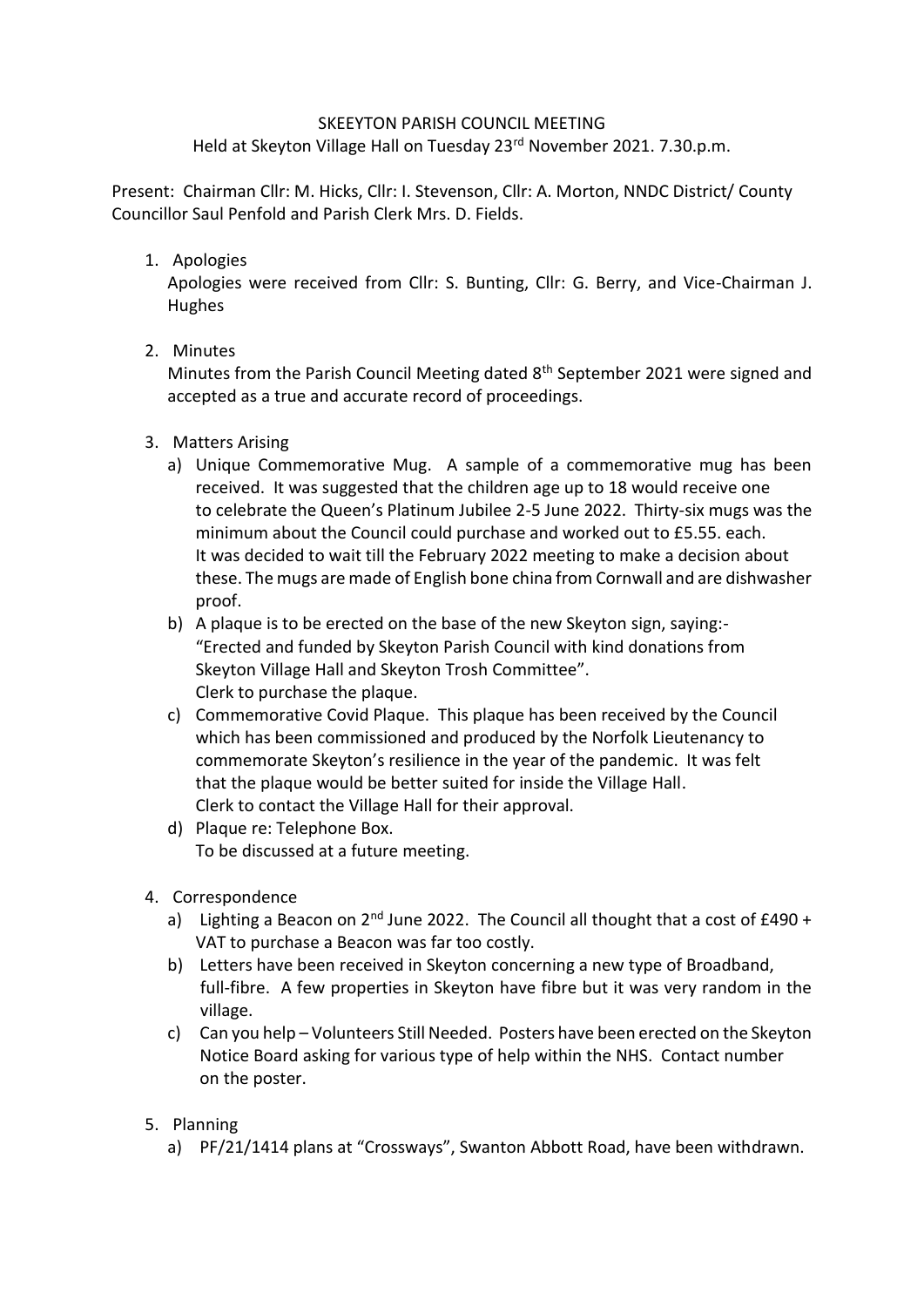## 6. Finance

a) Precept for 2022/23. It was felt by the Council that the Precept which has not been increased since 2010 should be. A figure of 4% proposed by Cllr: A. Moore and seconded by Cllr: I. Stevenson was agreed. Making the Precept now £1,144.00 instead of £1,100.00.

- b) Bank Statement. The current account balance is £1,740.13
- c) Bottle Bank. The Council has just received 219.26 from the Bottle Bank. A Big Thank-you to everyone that recycled their bottles at the Bottle Bank.
- d) Clerk's Wages and tax were paid.
- 7. Highways
	- a) Clerk reported two pot holes to the Highways, who in turn said they could not find these and had they been filled in. The Chairman checked these and they had not been repaired so they have been reported again.

 The Chairman has checked the salt in the grit bins and has topped up where necessary.

 One bin which the Highways suppled has been damaged. This to be reported. It was suggested that the point of contact to report pot holes etc., to be advertised in The Village News.

- b) School Lane grups dug out. Outside Skeyton Lodge problem was resolved by one of the farm worker's jetting out the long ditch which stopped the water traveling down the road. The problem on the road called the Causeway is in the system for core samples to be taken as soon as there are funds available.
- c) Councillor Saul Penfold has a budget of 10,000 to spend on highway problems. 3,000 of which is to be spent on a feasibility study in North Walsham to help solve the problem of traffic being held up down Grammar School Road. Skeyton Parish Council wondered if we could have a sign saying "SKEYTON, PLEASE DRIVE CAREFULLY". Also the cleaning of road signs was mentioned. He also has a budget of 1,500 to spend on trees. It was suggested that perhaps planting more oaks down Church Road, Skeyton would be advantageous.
- 8. Any other business.
	- a) A report from District/Councillor Saul Penfold.

North Norfolk District Council held a Greenbuild Event which is usually held at Felbrigg. Good speakers, including Chris Packham. This can be watched on U tube.

NNDC awarded 126 million in grants to help businesses keep afloat. The old Splash along the Weybourne Road, Sheringham is no more and a new Leisure Centre called "Reef" has been built. Not only has it got a swimming pool, but a café, meeting rooms, dance studio and skate park outside. Full Council meeting on the  $17<sup>th</sup>$  December. Anglian Water to report any Sewerage liquid into rivers and streams, panel to update, this every six months.

Norfolk County Council full meeting on 29<sup>th</sup>. Meetings held every four months